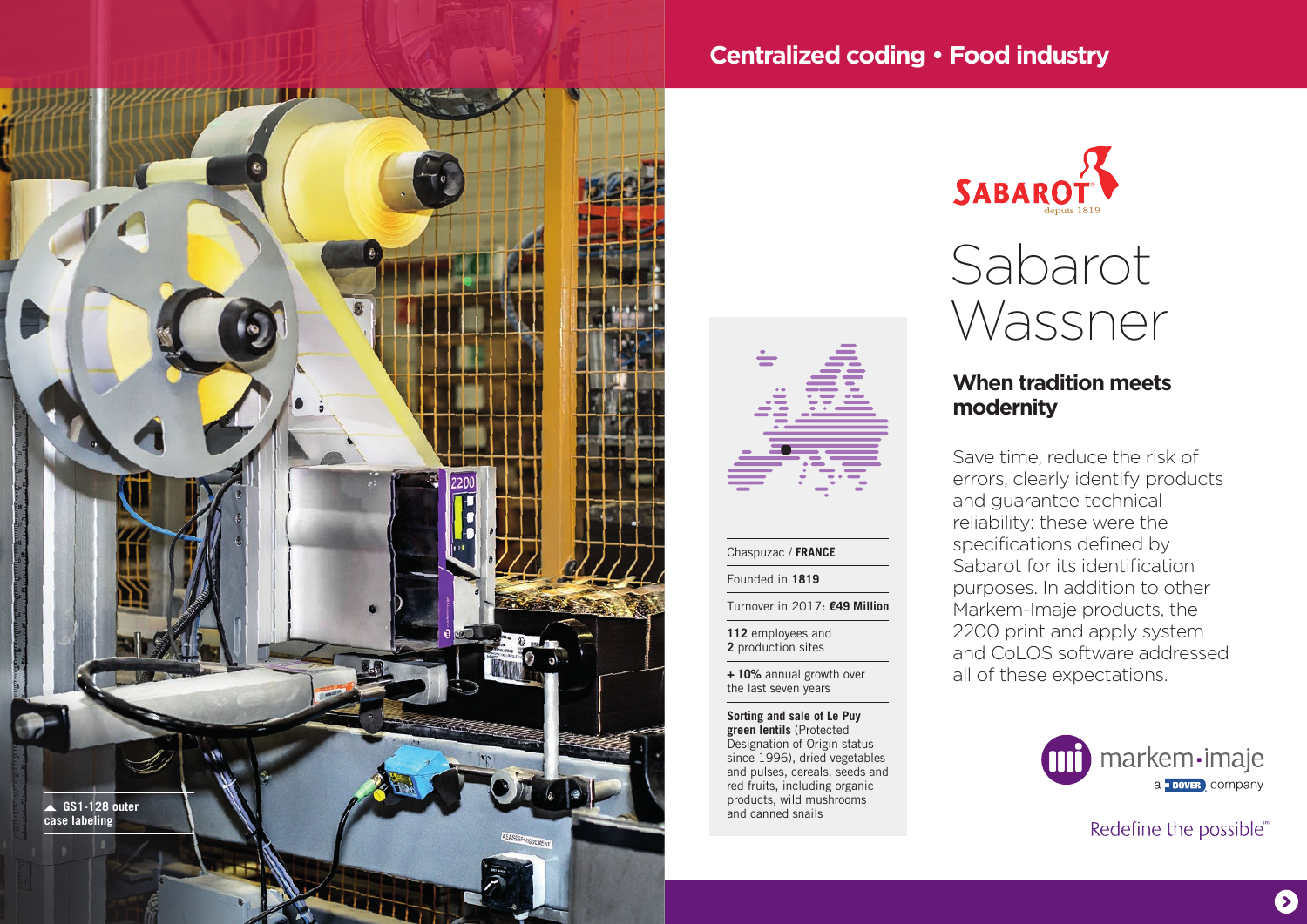## **Sabarot Wassner:**

Traditional know-how combined with modernity



"We wanted to move to an automated and centralized coding system. Having studied and tested several solutions, we opted for the one proposed by Markem-Imaje."

 **Thomas Morin,**  Industrial Director, Sabarot Wassner



Jean-Pierre Sabarot set up his business in Haute-Loire, in the Auvergne region of France in 1819. The company started with the purchase of a mill. A few years later, the company began sorting and selling green lentils, reputed since the time of the Ancient Romans for their outstanding taste qualities. Over the course of time, the company moved into the sorting, packaging and marketing of other dried vegetables and pulses (beans,

mogette beans, peas and chickpeas, flageolet beans), cereals (quinoa, rice, wheat, spelt) and seeds (flax, sunflower, marrow, soybean). Around thirty years ago, wild mushrooms were added to the company's catalog. Canned snails arrived in 1966. Despite entering the export market and acquiring cutting-edge technologies, the family remains faithful to its ancestral know-how, even after seven generations. Sabarot operates from two production sites.

The first is dedicated to the sorting and packaging of dried produce (dried vegetables and pulses, cereals, seeds and dried mushrooms); the second is dedicated to mushroom and snail canning. The company implements a rigorous supplier selection process to ensure the products it sells are of the highest quality. It has numerous and varied ranges, each with specific requirements when it comes to coding and labeling.